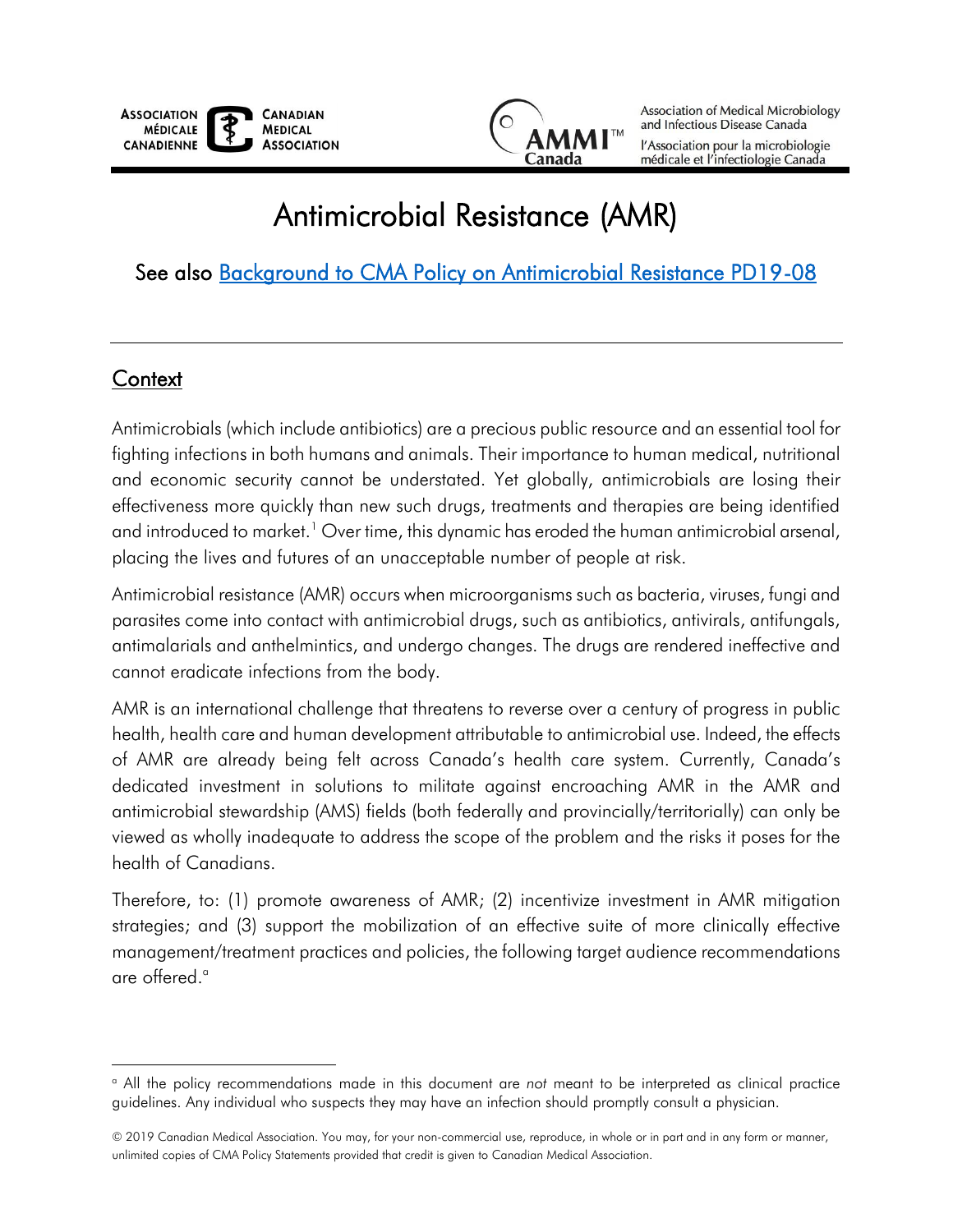## Key AMR principle — the "One Health" approach

- a) The complexity of AMR underscores the need for coordinated action known as the "One Health" approach. The term implies integrated strategies that span the human, animal/agricultural and environmental sectors. Thus, cooperation across a wide variety of stakeholders is necessary to address the collective nature of AMR. These stakeholders include governments, health professionals, private and public partners, and the public at large.
- b) The One Health approach will require attention and investment in the following domains: (1) surveillance of antimicrobial prescribing and usage; (2) infection prevention and control practices that mitigate the spread of resistant pathogens; (3) stewardship programs and practices that educate health professionals, the public, and the private sector and nudge each into more appropriate patterns of supply and demand; and (4) a program of innovation, research and development focused on diagnostics, vaccines and alternative treatments to reduce reliance on antimicrobials. This includes the development of novel antimicrobials that expand the currently available arsenal.
- c) Given the global dimensions of AMR, a successful One Health approach will require ambitious investments in global AMR mitigation. Given that health infrastructure and resources are limited in low- to middle-income countries, the impacts of AMR will primarily be felt in those settings.

#### Recommendations

#### 1. Physicians and allied health professionals

Should:

- a) Be aware that AMR is a serious public health crisis.
- b) Know that various Canadian prescribing aides/guidelines are available to assist physicians in choosing appropriate antibiotics and improving practice (e.g., Choosing Wisely Canada).
- c) Know that using antibiotics appropriately can help combat AMR and that diagnosis and laboratory testing play a key role. This includes only prescribing antibiotics for conditions that are clinically infectious and of a non-viral nature. Viral infections are the greatest source of antibiotic misuse.
- d) Consider delayed prescriptions and/or prioritize follow-up for patients when diagnosis is initially undifferentiated or when symptoms worsen, progress or are prolonged.
- e) Know that prevention of infections through hand hygiene, vaccination and appropriate use of antibiotic prophylaxis is evidence based and effective
- f) Know that durations of therapy and dosage rates for treating many infections change with time and that you should prescribe antimicrobials for the shortest effective duration (using the narrowest spectrum possible).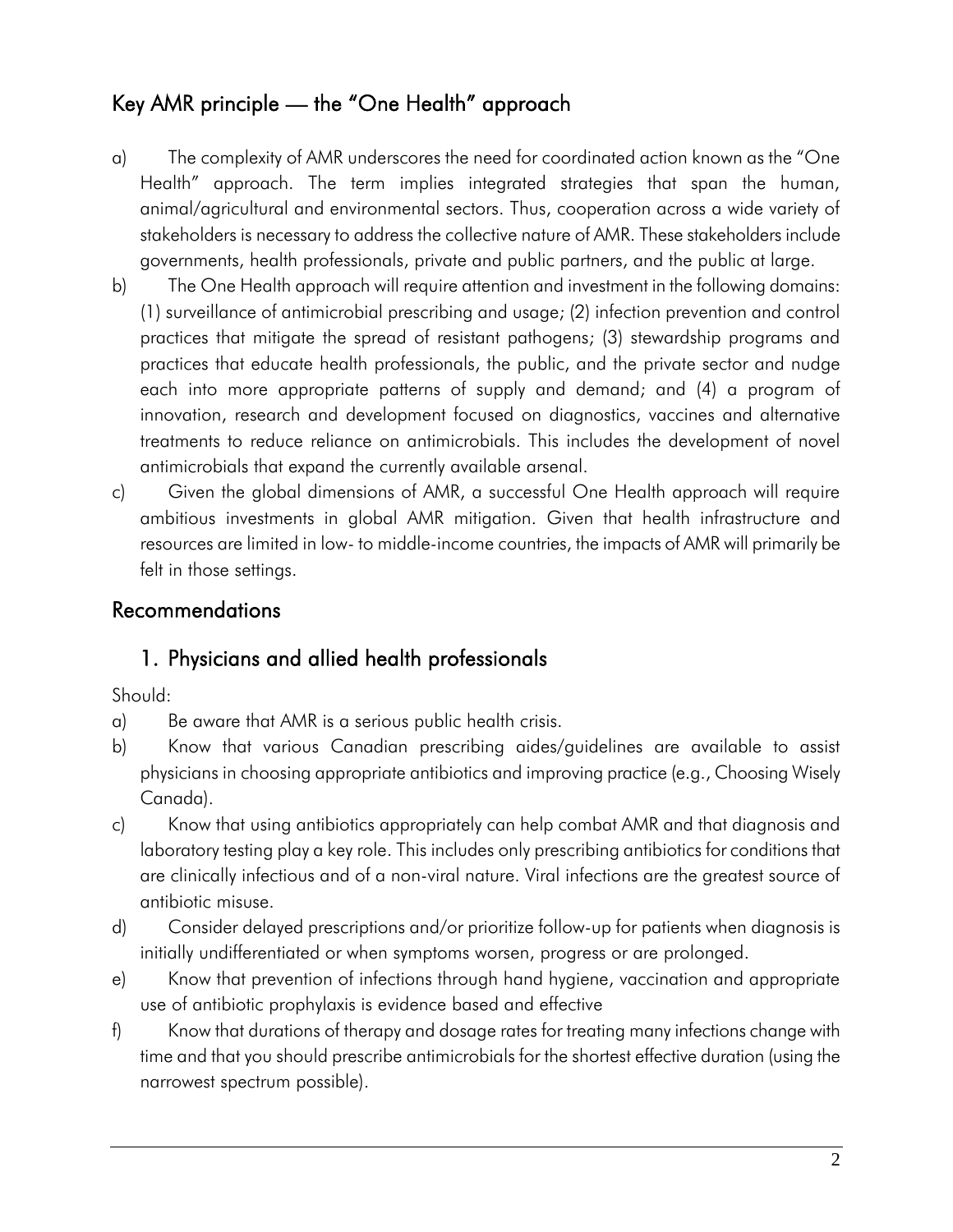- g) Consider the potential side effects of antibiotics (including *C. difficile* and allergic reactions*)* in prescribing and when counselling patients as to their potential side effects.
- h) Engage in conversations with patients about antimicrobials regarding:
	- i. their appropriate use;
	- ii. their potential risks;
	- iii. when to delay, begin or end an antimicrobial prescription (e.g., delayed prescriptions); and
	- iv. when to seek medical reassessment if symptoms worsen or persist.
- i) Ask your local hospital or specialty organization about educational initiatives related to antibiotic prescribing.
- j) Collaborate where possible with colleagues in other prescribing professions to reduce unnecessary antimicrobial use.

## 2. Patients and the Canadian public

Should:

- a) Be aware that AMR is a significant problem that is linked to the inappropriate use of antimicrobials like antibiotics. Therefore, commit to *only* taking antibiotics if they are prescribed and *only* as directed by an authorized health professional.
	- i. Never share, or use, the antibiotics of others as it may contribute to AMR and have serious consequences for your health.
- b) Consider that your expectations about antimicrobials may unduly pressure physicians, and other prescribers, to provide you a prescription when an antimicrobial would not be appropriate or helpful.
- c) Engage in a conversation with prescribers about:
	- i. whether an antimicrobial is necessary;
	- ii. the risks associated with taking an antimicrobial;
	- iii. whether there are simpler and safer options to pursue; and
	- iv. when you should take further actions if your symptoms worsen or do not improve.
- d) Rather than keeping antimicrobials in your medicine cabinet, throwing them in the garbage/toilet or sharing them with family or friends, practise a One Health mindset. Dispose of *all* unused and expired antimicrobials at your local pharmacy. This will limit the spread of resistance and prevent antimicrobials from finding their way into the environment.
- e) Help limit resistance by staying up to date with all recommended vaccinations, and practise good hand hygiene.
- f) If you or a family member have had personal experiences with AMR, consider sharing them with local politicians (provincial/territorial and federal).

## 3. Governments (federal, provincial/territorial)

Should: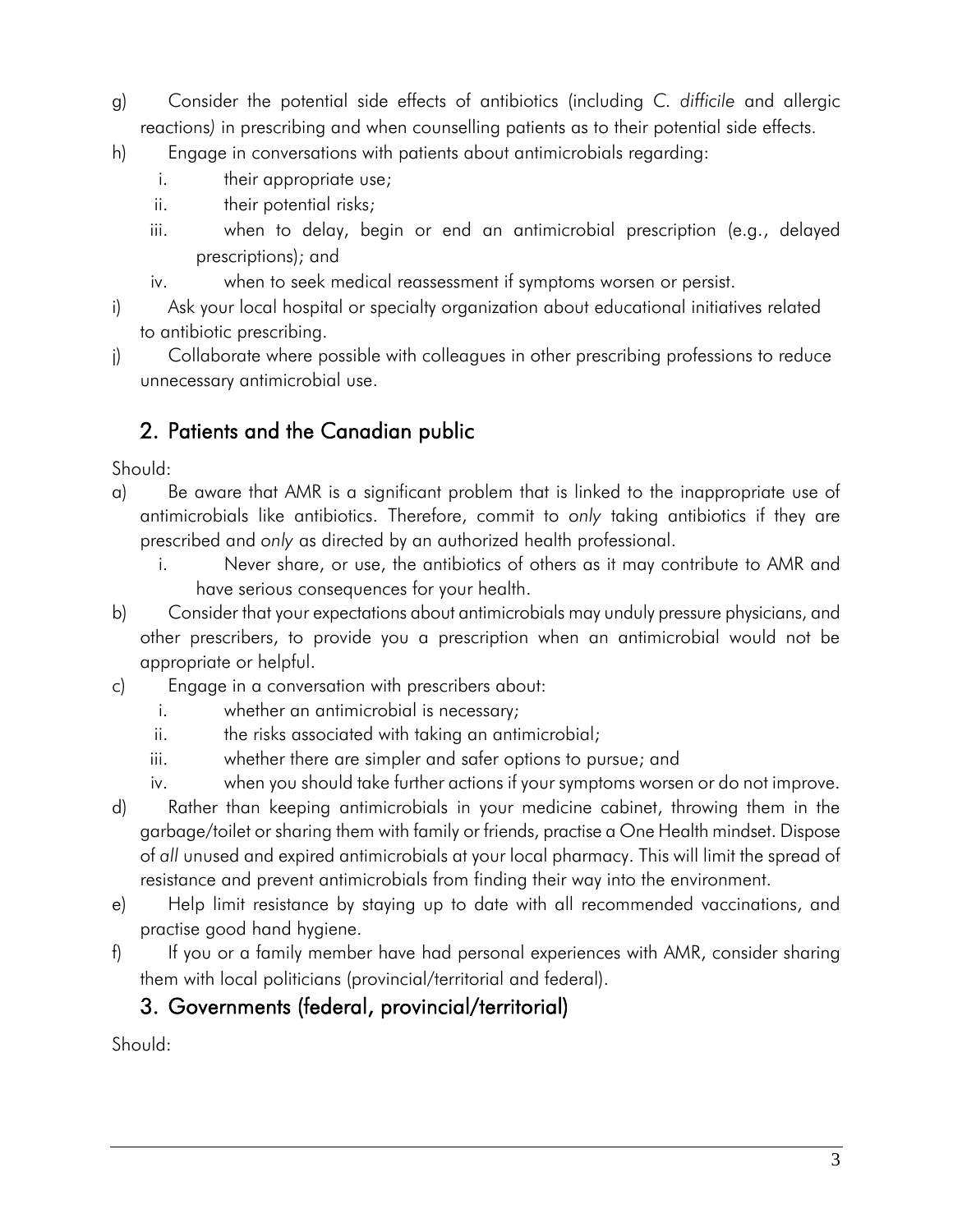- a) (Including internationally) immediately make *substantial*, *long term*, *coordinated* and *directly dedicated financial investments* in AMR and AMS. Specific areas to prioritize include:
	- i. AMR and AMS awareness campaigns targeted to the public;
	- ii. campaigns that support health professionals to incorporate AMS principles into their everyday practice;
	- iii. detailed, and integrated, action plans based on clear metrics of success and that address the needs of communities, primary care practitioners, patients and health care organizations (including long-term care facilities);
	- iv. practical surveillance of antimicrobial resistance, purchasing, prescribing and use that maximizes the opportunity to respond to changing landscapes;
	- v. studying in detail the links, and associated risks, between animal health and agricultural practices and human health;
	- vi. scaling up local AMS initiatives at the provincial/territorial and national health care delivery levels;
	- vii. pharmaceutical development pipelines and non-pharmacological treatment options for AMR infections;
	- viii. in inexpensive, accurate and timely point-of-care diagnostic tests (usable in the community, at the bedside or in a clinic) to optimize prescribing; and
	- ix. fostering clinical research, development and innovation in the fields of AMR and AMS.
- b) Scale up coordination between federal and provincial/territorial AMR and AMS activities.
- c) Hold regular, high-level meetings of ministers of health, agriculture and finance (both federally and provincially/territorially) to discuss the implications of unchecked AMR and how best to mobilize public finances to address it.
- d) *Strongly* consider an arms-length, national-level taskforce to address AMR and AMS.
- e) Strengthen the roles of the chief public health officer and the provincial/territorial chief medical officers in addressing AMR and AMS.
- f) Undertake a timely review of the Canadian Antimicrobial Resistance Surveillance System (CARRS) with an emphasis on:
	- i. scaling up the system;
	- ii. standardizing all AMR reporting metrics across the country; and
	- iii. iii. injecting adequate resources into AMR surveillance and tracking antimicrobial usage rates.
- g) Establish a permanent review body on infectious disease, including pharmacists, microbiologist and other experts, to evaluate the forthcoming Pan-Canadian Action Plan on AMR and release regular progress reports.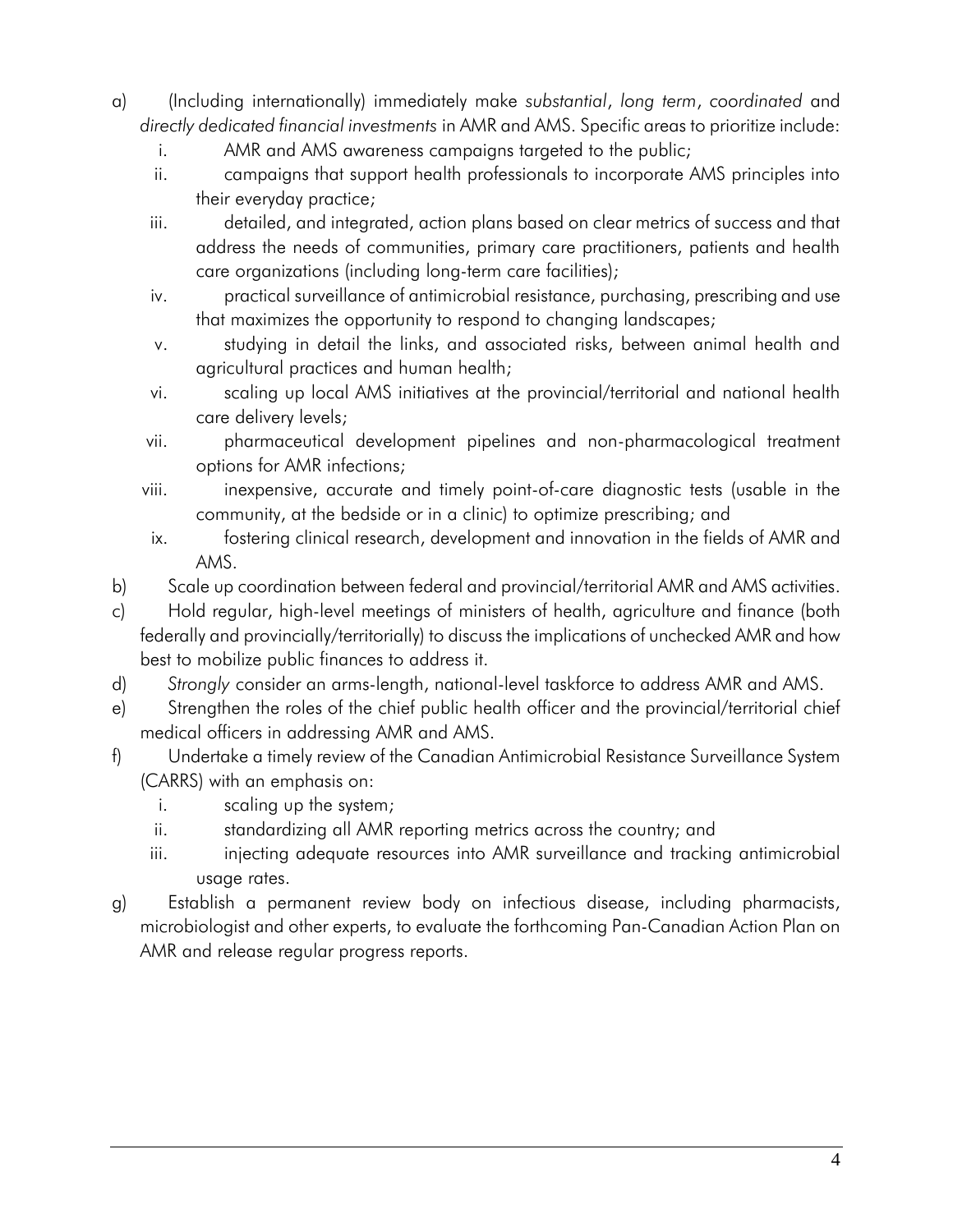## 4. Health care institutions and organizations

Should:

- a) Implement strategic AMR plans that are coordinated, cross-departmental and adopted institution wide. These should be premised on:
	- i. standardized and comprehensive reporting metrics for AMR and antimicrobial usage;
	- ii. tailored infection prevention and control programs to screen for and effectively prevent new AMR infections;
	- iii. improving public and professional awareness of AMR organization wide;
	- iv. improving conservation measures such as prescribing practices (audit and feedback, incentives programs, etc.); and
	- v. supporting and incentivizing appropriate prescribing of antimicrobials.
- b) Evaluate whether existing policies and procedures, diagnostics and testing capacities, and multidisciplinary and organizational cultures are strategically geared toward combatting AMR.
- c) Where possible, develop collaborations with other local health institutions, clinical researchers and community, public and private partners to promote AMS.

## 5. Accreditation and regulatory bodies

Should:

- a) Regularly review and establish meaningful criteria for accreditation, ethical codes and regulatory practice standards surrounding AMR and AMS so that practitioners and health institutions can be informed, supported and kept up to date on emerging AMR trends, practices and issues.
- b) Adopt profession-specific mandatory requirements for AMR and AMS (proper credentialing and training, regular updating of knowledge and competence for prescribing antimicrobials, appropriate data collection regarding antimicrobial usage, etc.) as part of credentialing.
- c) Work to promote, support and enhance existing AMS practices and programs.
- d) Collaborate with health institutions, professional health associations and other accreditation and regulatory bodies to implement AMS goals/plans.

# 6. Colleges and faculties for medicine and allied health professions

Should:

- a) Promote and support more educational resources for AMS and AMR, throughout the continuum of education (undergraduate, postgraduate and continuing education).
	- i. Topics for these resources should include (1) awareness of AMR and AMS, (2) appropriate diagnostic testing, (3) strategies to minimize antimicrobial use and (4) personal prescribing practices.
- b) Promote and support research on AMR and the implementation and dissemination of effective AMS strategies.